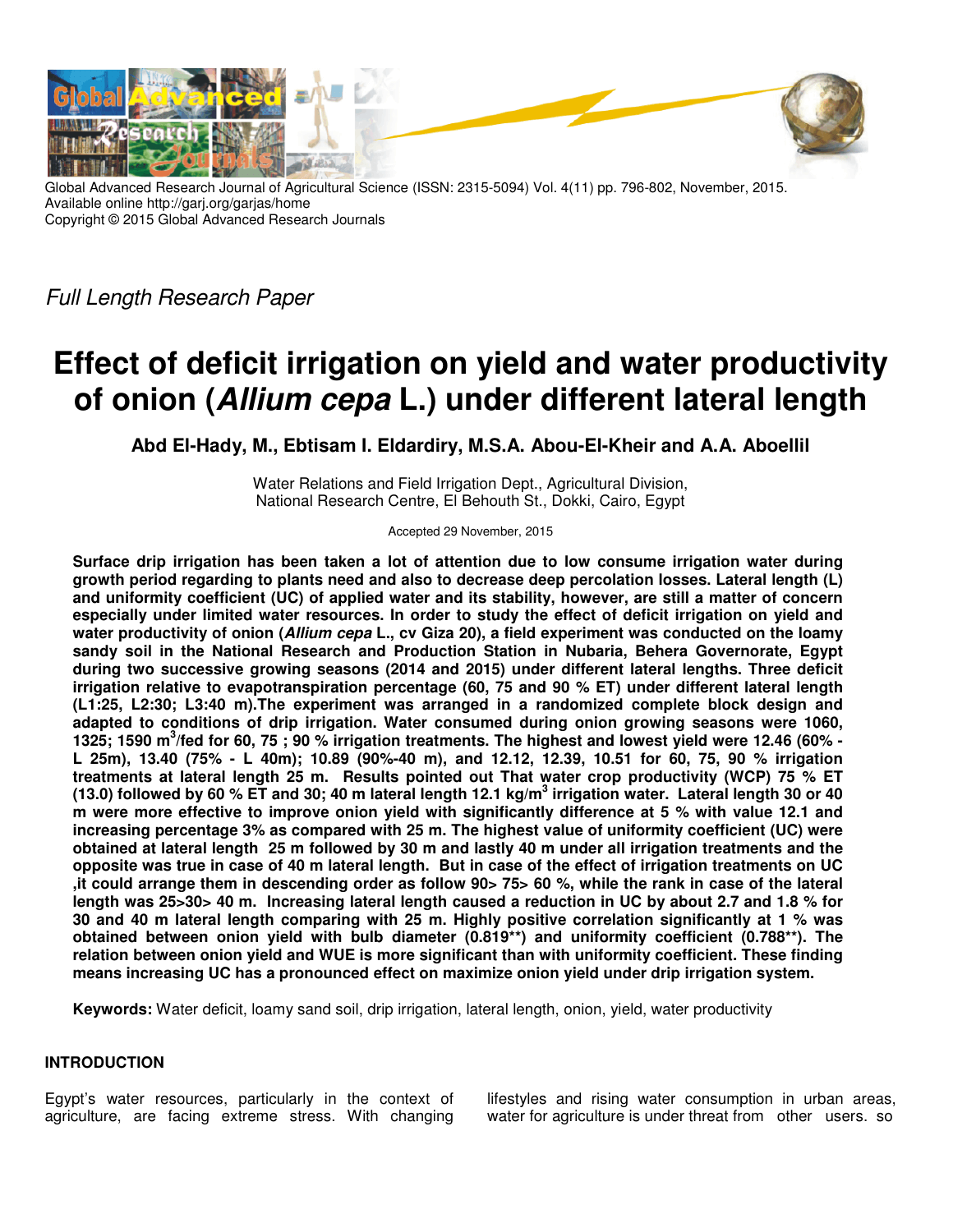maximize water used in crop production is a must especially for cash crop as onion, which consider the third crop for export. Another way to address the issue of water shortage is deficit irrigation, which are not necessarily based on full crop water requirement.

Deficit irrigation provides a means of reducing water consumption while minimizing adverse effects on yield (Zhang, et al., 2004) and Mermoud (2005). In this method, the crop is exposed to a certain level of water stress either during a particular period or throughout the whole growing season. The expectation is that any yield reduction (especially in water-limiting situations) will be compensated by increased production from the additional irrigated area with the water saved by deficit irrigation (Ali et al, 2007). The estimation of water use efficiency (WUE) in relation to evapotranspiration (ET) can show a more realistic evaluation of irrigation effects, i.e. of the irrigation regime applied in onion crops. whereas, the importance of analyzing WUE is illustrated by the efforts of numerous studies that consider the total water use for ET towards transpiration use as to the productive part of water to plants (Howell et al., 2001) who added that WUE tends to increase with a decrease in the consumed irrigation if that water deficit does not occur at a single growth period. WUE in relation to ET depends on application amount and its distribution. But Wang et al. (1996) reported that yield depends on the rate of used water. They added also the factors that increase yield and decrease water used for ET favorably affect the water use efficiency, which is highest with less irrigation, implying full use of the applied water and perhaps a tendency to promote deeper soil water extraction to make better use of both the stored soil water and the growing-season precipitation (Howell 2001).

Among all the irrigation methods, the drip irrigation are the most efficient that can be practiced successfully to irrigate wide range of crop variety. Applicability and success of drip irrigation changes with soil type, climate and management of system of irrigation and hence it has to be tested for region specific. It is important to study procedures and criteria to obtain longer lateral lines when using non pressure compensating emitters. It is possible to extend the lateral line length using two emitters spacing in different sections (Ludwig and Saad 2013). In this case, the system design consists in the determination of the two emitters spacing utilized and the changing point between spacing.

Increased yield also can be accomplished by applying suitable irrigations but this would require changing in exist irrigation systems. Irrigation water management for onions due to its economic importance can have a significant impact on the uniformity coefficient of a drip irrigation

The aim of the work was studying the effect of deficit irrigation on yield and water productivity of onion under different lateral lengths.

## **MATERIAL AND METHODS**

The present study was conducted during two consecutive winter growing season (2014 and 2015) in the Research and Production Station, National Research Centre, Nubaria region, Behera Governorate, Egypt. soil chemical properties were carried out after Rebecca (2004). The soil was loamy sand and pH 7.8, EC 2.34 dSm<sup>-1</sup>, CaCO<sub>3</sub> 4.2 % and field capacity 17.2 %. The examined soil have 1.78, 0.624, 3.3, 0.6, 4, 11 for N, P, K%, Fe, Zn and Mn (ppm), respectively. Mineral fertilizers, ammonium nitrate  $(NH_4NO_3$  33.5% N), calcium-super phosphates (15.5%  $P_2O_5$ ) and potassium sulphate (50 % K<sub>2</sub>O) were applied at rate 180, 200 and 50 kg/fed as a recommended doses.

Seedlings of the onion cv. Giza 20 were transplanted on October  $20<sup>th</sup>$  in both seasons. Treatment plot consisted of 3 lateral lines, 35 m long and 0.9 m between the rows and 0.3m among the drippers. Onion seedlings were planted on 4 rows in both side of drip line 7 cm apart with plant density 27 per m $^2\mskip-5mu.$ 

The following parameters were recorded using 20 randomly sampled bulbs: plant height (cm), no. of leaves per plant, weight of individual bulbs (g), bulb diameter (cm) and. Additionally, the fresh and dry matter of onion leaf and onion bulb were determined.

### **Uniformity coefficient calculations**

The **Uniformity coefficient** was calculated with ASAE EP458 method as adopted by (Camp et al., 1977; Ortega et al., 2002), they were applied to analyze emitter performance  $(9)$  and standard deviation Sq were calculated using the following equations:



<sup>\*</sup>Corresponding Author's Email: mansourhani2011@gmail.com

system, care should be taken when thinking of selecting and establish irrigation system. Sammis and Mexal (1999) reported that sustainable agriculture would needs many changes in the future. Perhaps the most significant will be the change in water management. They added that sustainable agriculture will need high profits that will fulfilled by higher financial inputs. The most critical technology in an arid environment is the irrigation system.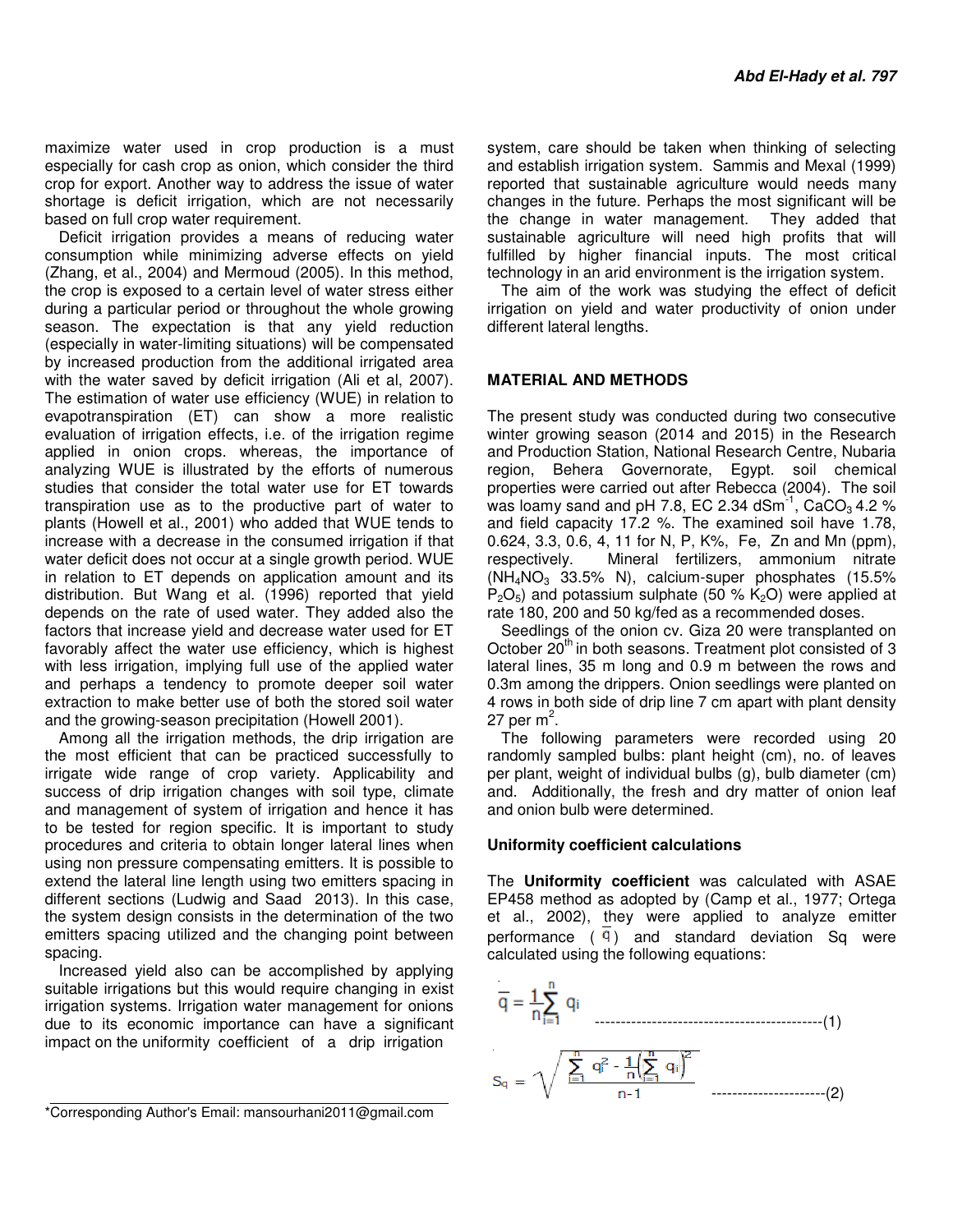$$
V_{qs} = \frac{S_q}{\overline{q}}
$$
 100 cm<sup>2</sup> cm<sup>2</sup> cm<sup>2</sup> cm<sup>2</sup> cm<sup>2</sup> cm<sup>2</sup> cm<sup>2</sup> cm<sup>2</sup> cm<sup>2</sup> cm<sup>2</sup> cm<sup>2</sup> cm<sup>2</sup> cm<sup>2</sup> cm<sup>2</sup> cm<sup>2</sup> cm<sup>2</sup> cm<sup>2</sup> cm<sup>2</sup> cm<sup>2</sup> cm<sup>2</sup> cm<sup>2</sup> cm<sup>2</sup> cm<sup>2</sup> cm<sup>2</sup> cm<sup>2</sup> cm<sup>2</sup> cm<sup>2</sup> cm<sup>2</sup> cm<sup>2</sup> cm<sup>2</sup> cm<sup>2</sup> cm<sup>2</sup> cm<sup>2</sup> cm<sup>2</sup> cm<sup>2</sup> cm<sup>2</sup> cm<sup>2</sup> cm<sup>2</sup> cm<sup>2</sup> cm<sup>2</sup> cm<sup>2</sup> cm<sup>2</sup> cm<sup>2</sup> cm<sup>2</sup> cm<sup>2</sup> cm<sup>2</sup> cm<sup>2</sup> cm<sup>2</sup> cm<sup>2</sup> cm<sup>2</sup> cm<sup>2</sup> cm<sup>2</sup> cm<sup>2</sup> cm<sup>2</sup> cm<sup>2</sup> cm<sup>2</sup> cm<sup>2</sup> cm<sup>2</sup> cm<sup>2</sup> cm<sup>2</sup> cm<sup>2</sup> cm<sup>2</sup> cm<sup>2</sup> cm<sup>2</sup> cm<sup>2</sup> cm<sup>2</sup> cm<sup>2</sup> cm<sup>2</sup> cm<sup>2</sup> cm<sup>2</sup> cm<sup>2</sup> cm<sup>2</sup> cm<sup>2</sup> cm<sup>2</sup> cm<sup>2</sup> cm<sup>2</sup> cm<sup>2</sup> cm<sup>2</sup> cm<sup>2</sup> cm<sup>2</sup> cm<sup>2</sup> cm<sup>2</sup> cm<sup>2</sup> cm<sup>2</sup> cm<sup>2</sup> cm<sup>2</sup> cm<sup>2</sup> cm<sup>2</sup> cm<sup>2</sup> cm<sup>2</sup> cm<sup>2</sup> cm<sup>2</sup>

$$
U_{qs} = 100 (1 - V_{qs})
$$
 \n $\dots \dots \dots \dots \dots \dots \dots \dots \dots \dots \dots \dots (4)$ 

Where:

 Vqs and Uqs represent the discharge coefficient of variation and the statistical uniformity coefficient,

respectively.

The mean hydraulic head (h) and hydraulic coefficient of variation (Vhs) were computed using Eqs. 1, 2, 3 and 4, respectively, substituting hi for qi. For normally distributed discharge data, adjusted uniformity coefficient (UCa) values were calculated using the following equation(Eqs. 5):

----------------------------(5)

Water crop productivity of onions yield was estimated from the following equation:

WCP<sub>kg</sub>/ irrigation  $m^3$  = Total onion yield / consumed irrigation water

where WCP is water crop productivity

The experiment was conducted in randomized completeblocks design (RCBD) with 3 replicates Dospekhov (1984). The Least Significant Difference' (LSD 0.05) was used after (SAS Institute, 2001).

## **RESULTS AND DISCUSSION**

According to the obtained plant height (cm), it was observed that there was a rough decrease in plant height values with increasing ET % and lateral length (L) treatments (Table 1). The highest and lowest values were obtained at 60 % ET,  $L = 25$  m (80.9 cm) and 60 % ET, L= 40m (57.1 cm). With respect to ET treatments and its effect on plant height, the obtained data revealed that increasing ET by unite could increase plant height value by 1.04 and 0.97 % over control. Regarding to lateral length treatments, one can notice that a simple increase occurred and the rates of increase were 1.03 and 0.92 % for 25 and 30 m lateral lengths by comparison with control.

According to number of leaves per plant and its effect on yield production, data in table (1) indicated that, there was an increase in no of leaves/plant by increasing ET treatments, but one can notice a clear decrease in values of the number of leaves relative to studied lateral lengths.

The maximum and minimum values were at 60 % ET –L:25 m  $(11.2)$  and 60 % ET – L:40 m  $(7.8)$  respectively. Depending on ET treatment, there were roughly increases in no of leaves by increasing ET treatments with rates of 1.10 and 0.94 % comparing with control. With respect to lateral length treatments, by increasing L treatments, a clear decrease in no of leaves was obtained and the rates of decrease were 1 and 0.89 % for 25 and 30 m with comparison with control.

According to the bulb diameter (D), a decrease in D values happened with increasing ET % and lateral length (L) treatments. The highest and lowest values were obtained at 60 % ET, L:40 m (2.66 cm) and 90 % ET, L: 30 m (2.89 cm). With respect to ET treatment and its effect on bulb diameter, the obtained data revealed that increasing ET by unite could increase D value by 0.04 and 0.03% over control. Regarding to (L) treatments, one can notice that a simple increase occurred and the rates of increase were the same for 25 and 30 m lateral lengths and the increase was slightly in comparison with control (1.01).

Regarding to the fresh (FW) and dry weight (DW) of leaf and onion bulbs and their ratios as affected by irrigation treatments and laterals length (Table 1), data noticed that the highest values were recorded at 75 % (30m) for the studied plant growth characters in same sequences with values 136.7, 32.5, 247.2; 204.1 (g/plant). While the lowest values of those characters were recorded at 60 % irrigation under 40 m lateral length.

Meanwhile, the trend was changed at fresh/dry ratio for leaf and onion bulb, which resulted at 60 and 90 % under 30 and 40 m lateral length, respectively. According to the impact of irrigation treatments on the previous onion plant characters, one can noticed that the maximum values were recorded at 60, 75; 90, 90 % for fresh and dry weight for leaf and onion bulb, respectively. And the lowest ones were resulted at 90, 60; 60, 60 irrigation treatments in same sequences. Whereas, the highest ratio of fresh/dry weight of leaf and onion bulb were attained at 60 % irrigation treatments. Data was clearing that the rate of increase in bulb fresh and dry weight were 5.9, 1.5; 8.7, 1.4 % as compared 75 % and 90 % irrigation T with 60 %, respectively.

Regardless irrigation treatments, data noticed that the lateral length at 30 m was the superior one on affecting the previous plant characters with increasing percentage 5.5, 1.5; 4.8, 5.2 % for same plant characters.

Table (1) and Figure. (2) illustrated the onion yield as affected by irrigation treatments and examined lateral lengths. The highest values of onion yield were produced at 60% under 25 m LL (13.22 ton per fed), 75%/40 m (17.815 ton per fed) and 90%/25 m LL (16.708 ton per fed). With respect to the influence of irrigation quantity that applied, data found that 75 % irrigation treatments had a pronounced effect on the yield of onion with increasing rate by about 1 % wither compared with 60 and 75 % from ET. However lateral length 40 m was the best one and could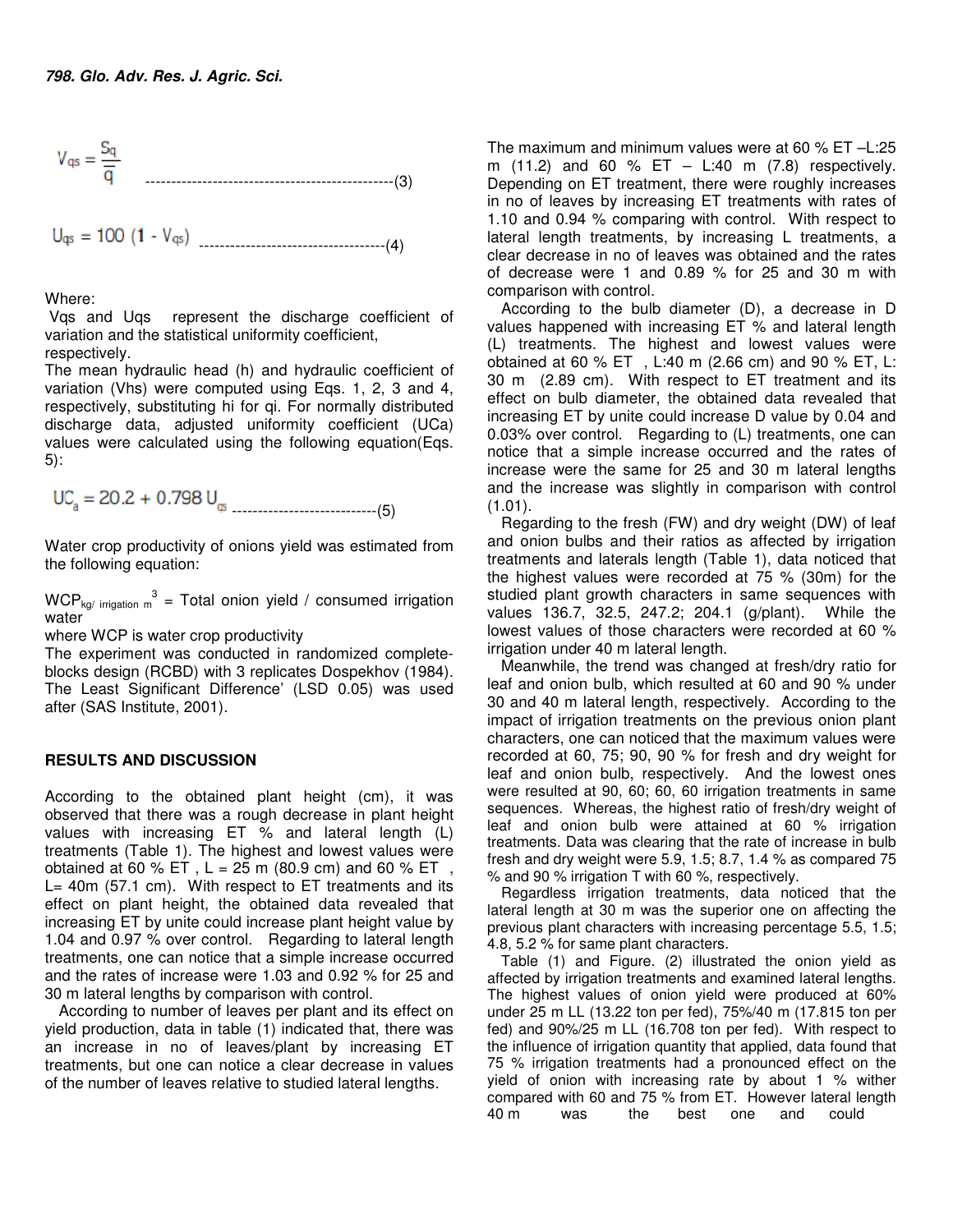| ET%    | Lateral<br>length (m) | Plant<br>height<br>cm | No. of<br>leveas<br>οf<br>plants | Bulb D<br>cm <sup>2</sup> | Leaves weight (g/plant) |      |       | Bulb (g/plant) |       |       |
|--------|-----------------------|-----------------------|----------------------------------|---------------------------|-------------------------|------|-------|----------------|-------|-------|
|        |                       |                       |                                  |                           | Fresh                   | Dry  | FW/DW | Fresh          | Dry   | FW/DW |
| 60     | 25                    | 80.9                  | 11.2                             | 2.74                      | 136.7                   | 32.5 | 4.21  | 247.2          | 188.2 | 1.31  |
|        | 30                    | 61.8                  | 8.2                              | 2.65                      | 109.5                   | 17.2 | 6.37  | 220.2          | 175.7 | 1.25  |
|        | 40                    | 57.1                  | 7.8                              | 2.66                      | 96.2                    | 16.1 | 5.98  | 189.1          | 166.3 | 1.14  |
|        | Mean                  | 66.6                  | 9.1                              | 2.68                      | 114.1                   | 21.9 | 5.52  | 218.8          | 176.7 | 1.23  |
| 75     | 25                    | 64.7                  | 10.5                             | 2.69                      | 99.4                    | 26.1 | 3.80  | 227.9          | 196.4 | 1.16  |
|        | 30                    | 80.9                  | 11.2                             | 2.81                      | 136.7                   | 32.5 | 4.21  | 247.2          | 204.1 | 1.21  |
|        | 40                    | 61.8                  | 8.2                              | 2.85                      | 103.1                   | 17.2 | 5.99  | 220.2          | 175.7 | 1.25  |
|        | Mean                  | 69.1                  | 9.9                              | 2.78                      | 113.1                   | 25.3 | 4.67  | 231.8          | 192.1 | 1.21  |
| 90     | 25                    | 59.1                  | 7.8                              | 2.84                      | 103.2                   | 16.7 | 6.17  | 198.2          | 174.5 | 1.14  |
|        | 30                    | 67.7                  | 10.1                             | 2.89                      | 111.8                   | 26.8 | 4.17  | 238.3          | 208.2 | 1.14  |
|        | 40                    | 73.9                  | 10.3                             | 2.88                      | 97.5                    | 22.5 | 4.33  | 269.1          | 201.6 | 1.33  |
|        | Mean                  | 66.9                  | 9.4                              | 2.87                      | 104.2                   | 22.0 | 4.89  | 235.2          | 194.8 | 1.21  |
| LSD 5% | ET                    | 0.3                   | 0.2                              | 0.08                      | 0.9                     | 0.7  |       | 2.3            | 2.1   |       |
|        | LL                    | 3.4                   | 2.1                              | 0.11                      | 4.7                     | 1.1  |       | 5.4            | 5.6   |       |
|        | Interactions          | 0.2                   | 0.2                              | 0.07                      | 1.0                     | 0.7  |       | 2.4            | 2.3   |       |

**Table 1:** Effect of irrigation water as a percentage of evapotranspiration on onion growth characters under different lateral lengths (mean of two seasons)



 **Figure 1.** Lay out of the experiment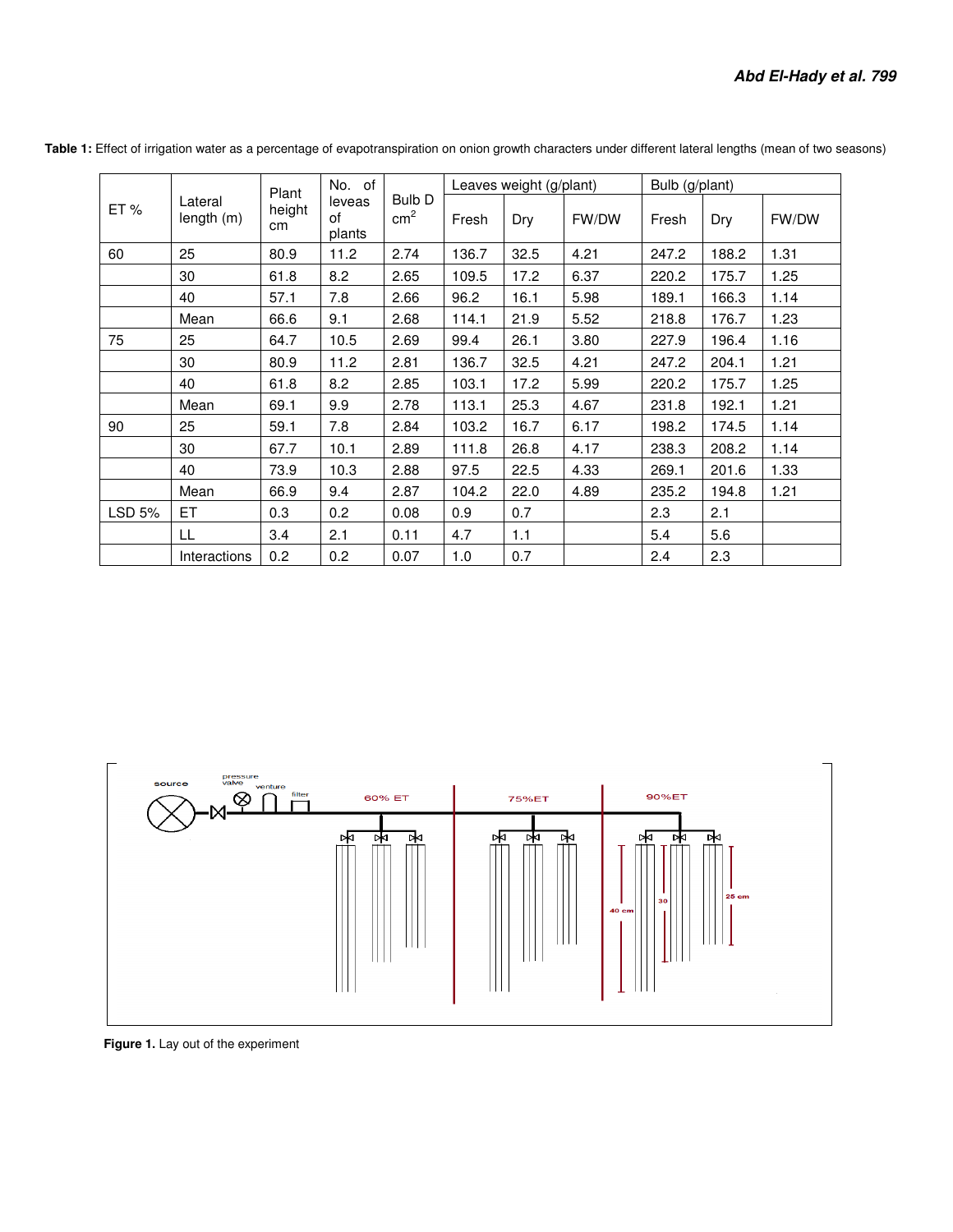

 **Figure 2:** Onion yield as affected by irrigation treatments ET%) and lateral length (m)



 **Figure 3:** Onion yield as affected by irrigation treatments ET % and lateral length (m)

be arranged in descending order as follow 40>30>25 m. The results agreed with those obtained by Olalla et al. (2004) and Nagaz et al., (2012) indicated that onion bulb size under drip irrigation system is directly related to amount of water applied.

Water consumed during onion growing seasons were 1060, 1325; 1590 m<sup>3</sup>/fed for 60, 75; 90 % irrigation treatments and could be expressed in mm season as follow 252.4, 315.5; 378.6 in same sequences ( Figure 3). Water use efficiency (WUE) is defined as the relationship between units produced and volume of irrigation water applied (Steduto, 1996) and Martin (2009). So, water crop productivity (WCP) estimated on the base of the total amount of water applied. Data mentioned that the highest and lowest yield were 12.46 (60% -L 25m), 13.40 (75% - L

40m); 10.89 (90%/40 m), and 12.12, 12.39, 10.51 for 60, 75, 90 % irrigation treatments at lateral length 25 m. Whereas, the impact of the studied two factors individually were pointed out to 75 % (13.0) followed by 60 % irrigation treatments and 30; 40 m lateral length 12.1 WCP. But 75 % irrigation treatments led to reduce onion yield by 5.5 % compared with 60 and 90 % reduced yield by about 17.5%. While lateral length 30 or 40 m were more effective to improve onion yield with significantly difference at 5 % with value 12.1 and increasing percentage 3% as compared with 25 m. This finding is agreed with those obtained by Ali et al (2007), Magdi et al (2009) and Chouhan et al (2014).

Estimated uniformity coefficient (UC) for the used drip irrigation system could use to clearly the effect of both studied factors (irrigation treatments and lateral length) on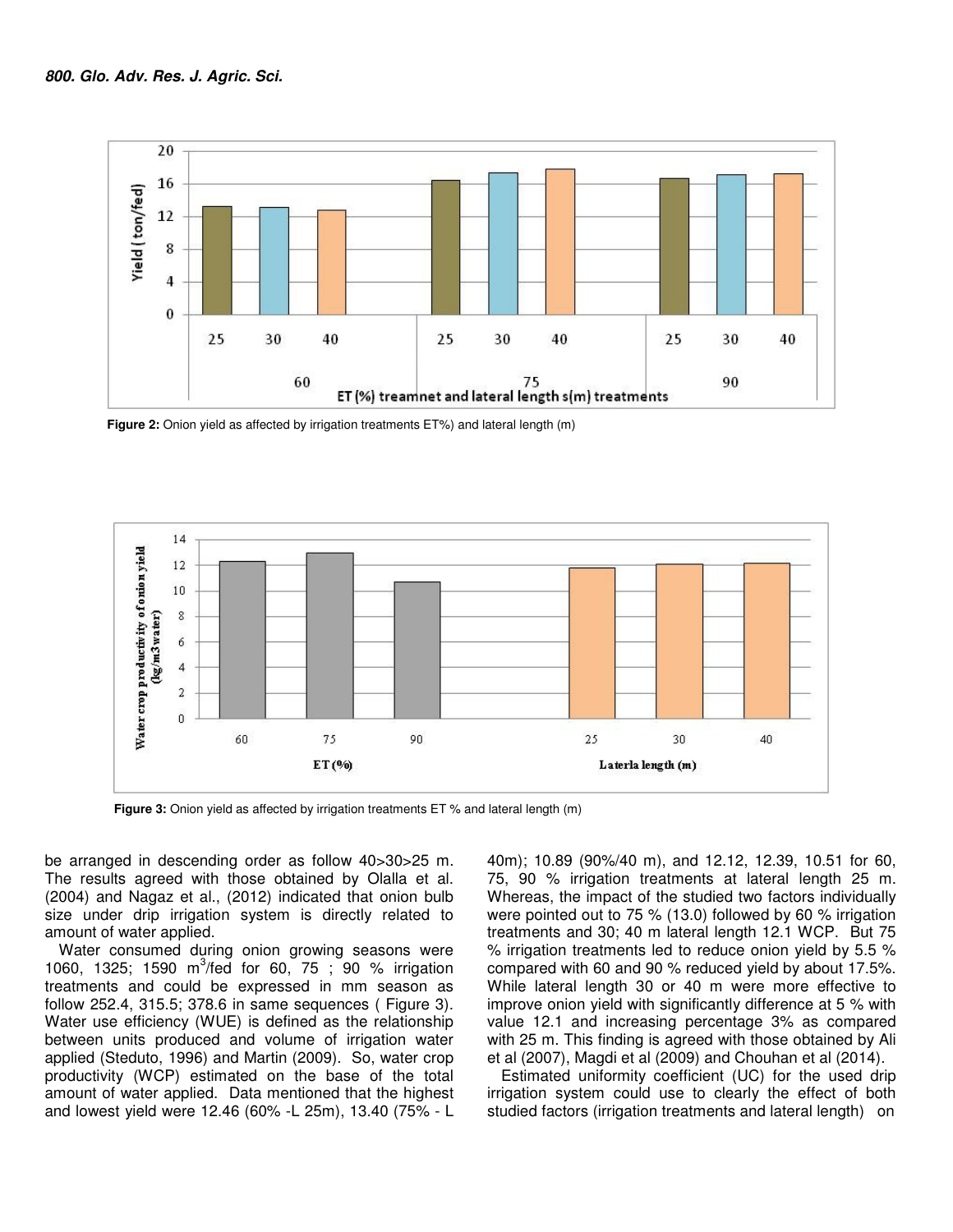

**Figure 4:** Onion yield as affected by irrigation treatments ET% and lateral length (m)



coefficient productivity.

 **Figure 5:** Regression trend between onion yield and uniformity coefficient under investigated factors

the onion crop were illustrated in Figure (4). Data on hand revealed that the highest value were obtained at lateral length 25 m followed by 30 m and lastly 40 m under all irrigation treatments and the opposite was true in case of 40 m lateral length. But in case of the effect of irrigation treatments on UC ,it could arrange them in descending order as follow 90> 75> 60 %, while the rank in case of the lateral length was 25>30> 40 m. Also, it could notice that the rate of increase were 3.7, 1.7 comparing 75 and 90 % irrigation treatments comparing with 60 % one. Whereas, increasing lateral length caused a reduction in UC by about 2.7 and 1.8 % for 30 and 40 m lateral length comparing with 25 m. This finding was in harmony with those obtained by (Ludwig and Saad 2013).

Water requirements of onion of experiment region vary from 400 to 540 mm for the yield of 30-40 t ha<sup>-1</sup> (Pejic et al., 2011). From the above mentioned results,, data concluded that increased yield can be accomplished by applying irrigation less than ET but this would require highly fellowship with the nearest metrological station. We cannot neglect the importance of the length of the drip line that play an important role in maximize uniformity coefficient (Zhang et al 2004).

In view of the point relative to resulted statistical analysis, simple correlation was estimated among some of the studied plant characters of onion (onion yield components). Highly positive correlation significantly at 1 % was obtained between onion yield with bulb diameter (0.819\*\*) and uniformity coefficient (0.788\*\*). Also regression equations were obtained from plotting the relation between onion yield versus uniformity coefficient and WCP (Figure 5). One can noticed that the relation between onion yield and WUE is more significant than with uniformity coefficient. These finding means increasing UC has a pronounced effect on maximize onion yield under drip irrigation system.